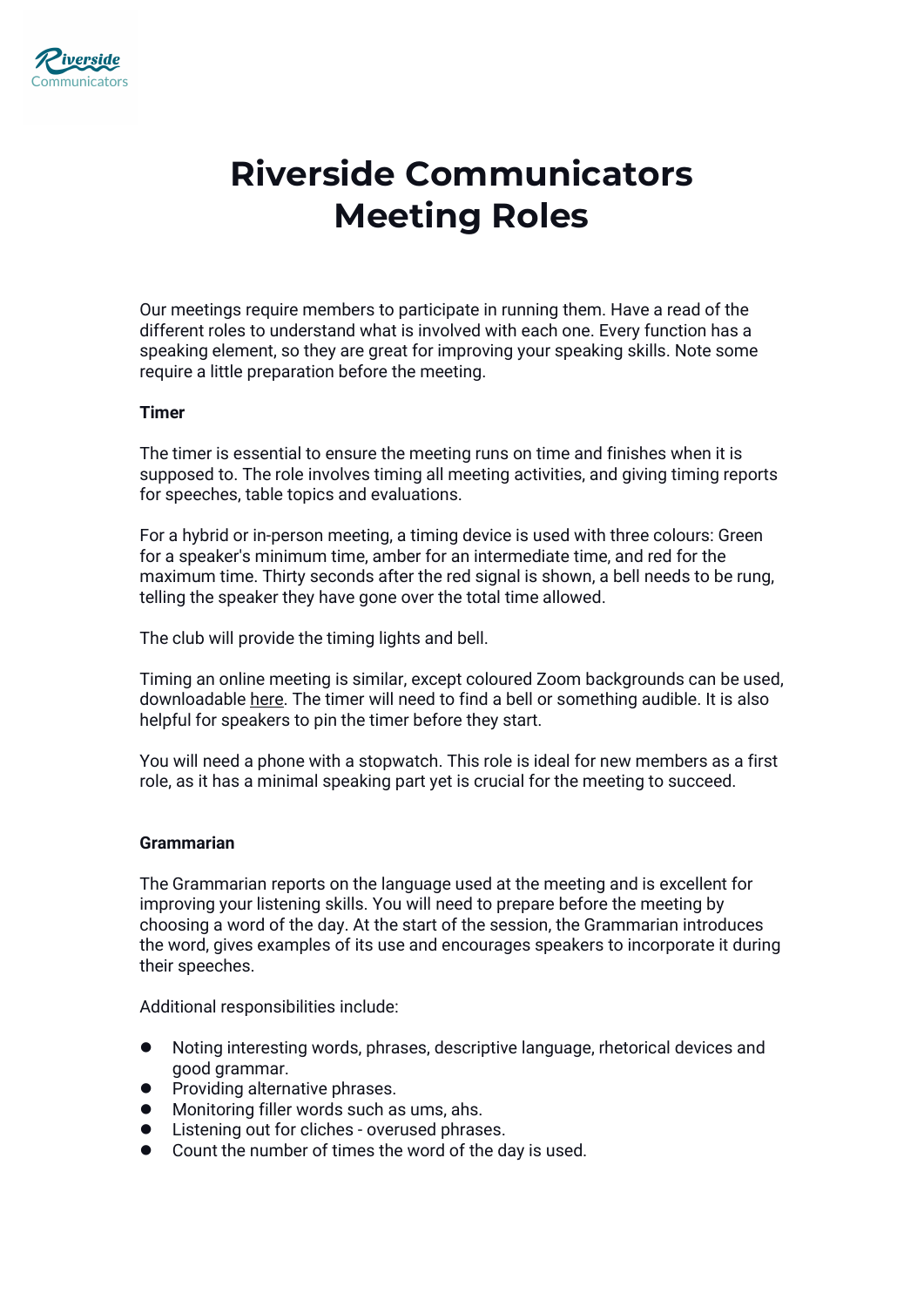The Grammarian provides a short report at the end of the meeting, feeding back on what they have heard.

This is a good role for someone new who has completed their first couple of speeches. You can find a printable Grammarian checklist [here,](https://www.riversidecommunicators.org/_files/ugd/a72885_b0192fa71cf044179e5b4af631346542.pdf) with examples of what to look for.

### **Warm-Up**

The Warm-Up Master's job is to give as many members as possible to saysomething. You will need to prepare a short, concise question; members have around 10 - 15 seconds for their answer.

When doing this role for an online meeting, ensure the Zoommaster unmutes everybody, so the session flows.

The Warm-Up Master role is ideal for a beginner or new member.

### **Speech Evaluator**

Every prepared speech has a formalevaluation lasting two and three minutes.

An evaluation speech has a structure like all speeches - a beginning, middle and end. The middle part is usually divided into a commendation, a recommendation, and a commendation.

Don't waste too much time repeating what the speaker has said. Instead, focus on points such as:

Pace Pauses Clarity Body Language Pitch Vocal Variety Gestures Overall content and structure How the speaker engages the audience How the speech starts and concludes How the speech made you feel

An evaluation is meant to encourage others, not criticise them. When speaking, address the whole room, and refer to the speaker in the third person.

It's always good to ask the speaker before the speech if there are any areas they would like you to focus on.<br>Make sure you obtain a Pathways Evaluation Form from either the speaker or the

resources section of Basecamp, fill it in and return it to the speaker. Speeches cannot be credited without a written and verbal evaluation.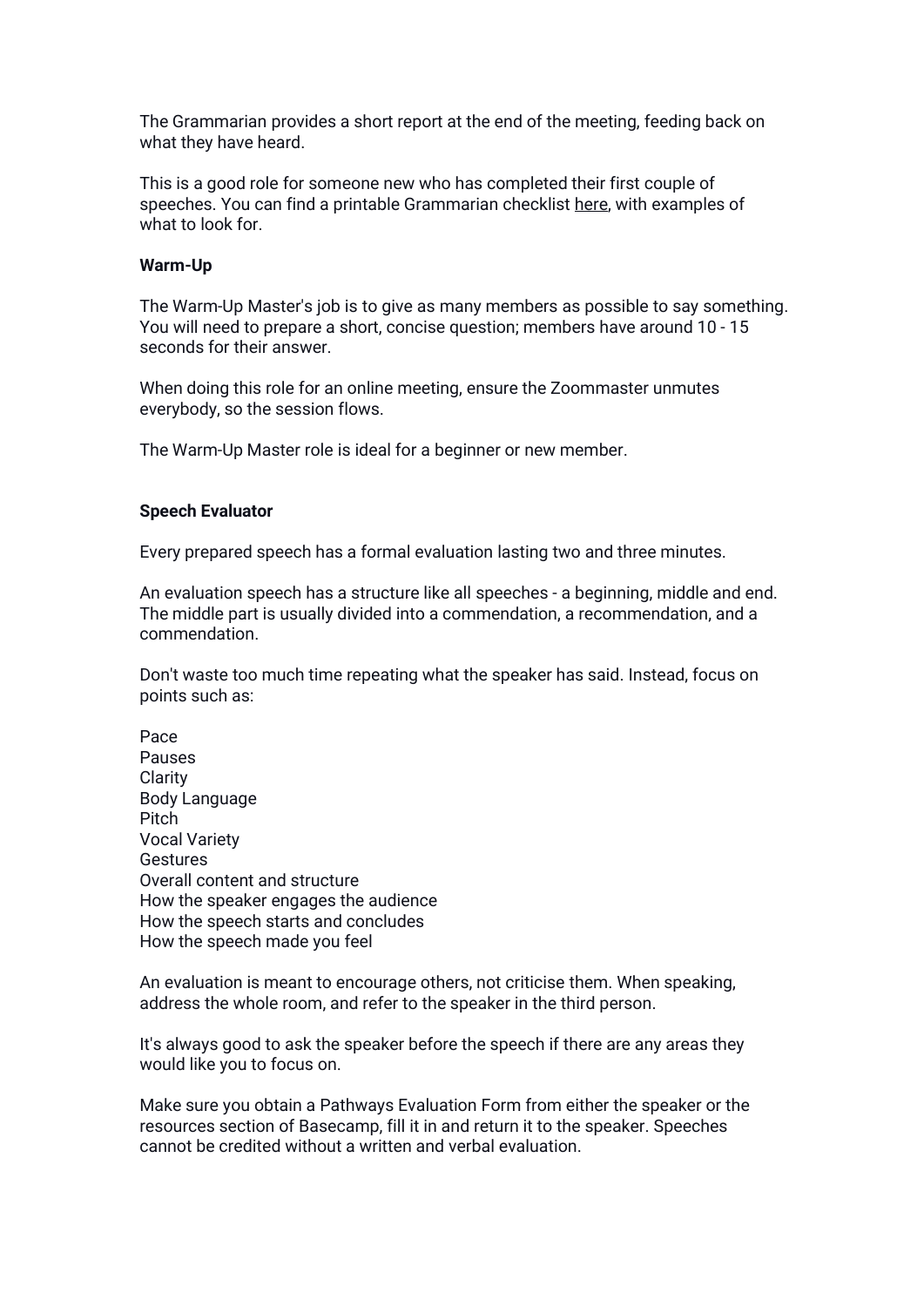Newer members can start delivering evaluations as part of the Level 1 Pathways project Evaluation and Feedback.

### **Table Topics Evaluator**

The Table Topics Evaluator has a similar role to the Speech Evaluator, except the topics are unknown beforehand. If there are many topic speakers, keep the evaluation short foreach. A commendation and recommendation will suffice.

Avoid repeating the topic's contents and waffling, as you may run out of time.

This role is suited for more experienced Toastmasters.

## **Table Topics Master**

The Table Topics Masterleads the impromptu speaking part of the evening and is a fun, creative role. Each topic lasts between one and two minutes.

Preparation for this role before the meeting is essential. The session usually has questions based on a theme, such as unusual objects, selling something, and awkward situations.

The role aims to provide a topic that others can talk about without catching anyone out.

The Topics Master introduces the role, keeping it reasonably concise. Repeat each topic question twice if need be to ensure everyone understands it.

Members can put their names down for a topic during the break, especially guests. However, you may wish to randomly pick people out, keeping the audience guessing.

Give guests and newer members more accessible topics, as it can build confidence.

#### **Toastmaster**

The Toastmaster leads and oversees the meeting. This is a critical leadership role and does require some preparation before the meeting. Ensure you are familiar with the agenda and assist the Vice President of Education with filling all the meeting roles.

Often, the meeting has a theme set and introduced by the Toastmaster.

Follow the agenda when running the meeting (found on the meeting page in EasySpeak, top right detail button). You may have to swap a speaker or evaluator around on the night, for example, if someone is late arriving. It's helpful to bring a highlighter to cross out as you go, as it's very easy to introduce things in the wrong order.

When introducing prepared speakers, a method is: